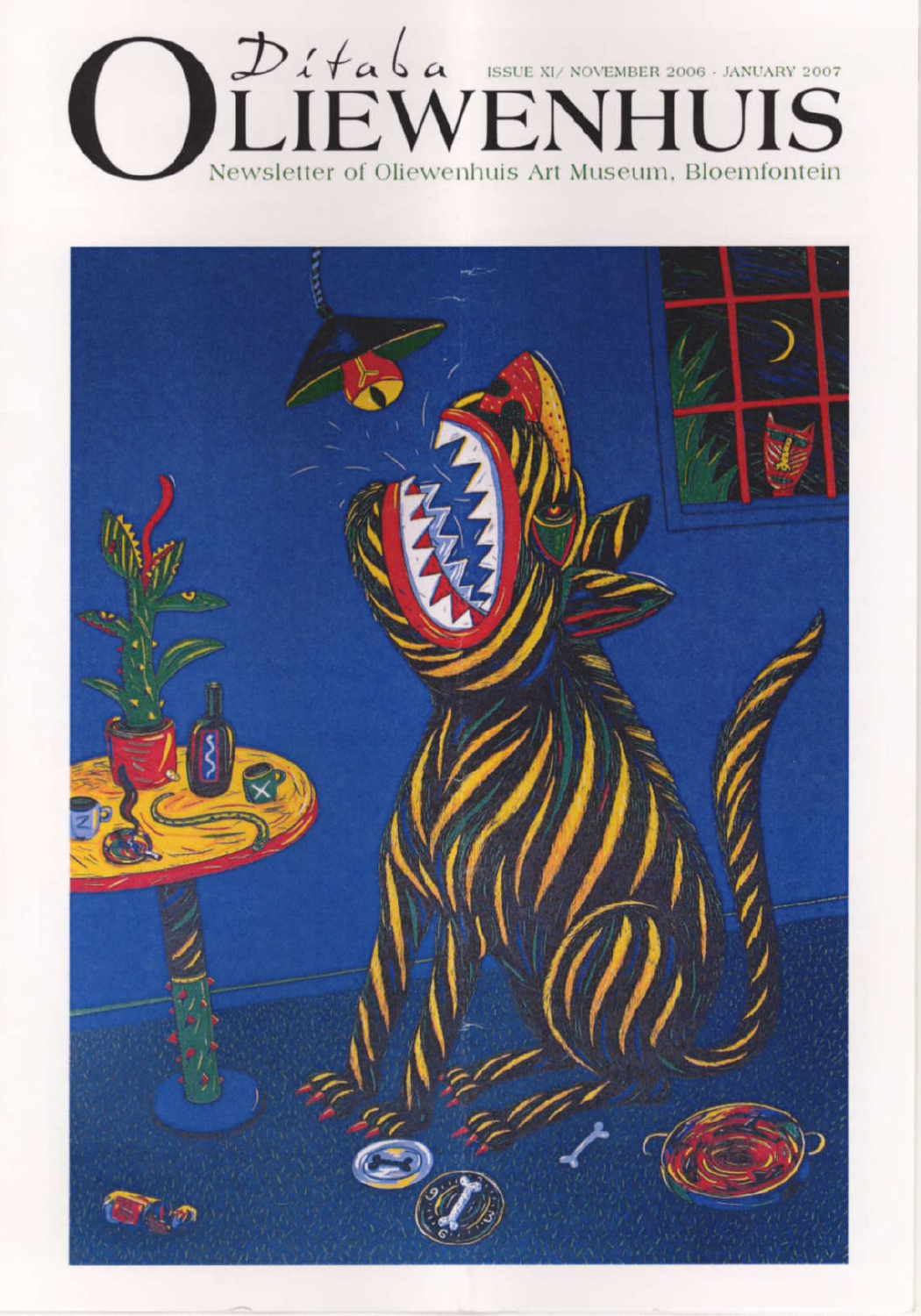## **Valuable Art Collection returned** to the people of South Africa

**Sharon Crampton** 



LUCKY SIBIYA - Figure and animal (1973), silkscreen, 64 x 57,5cm (donated by The Haenggi Foundation Inc.)

Thanks to the vision and financial backing of the Department of Arts and Culture, Oliewenhuis Art Museum has received from The Haenggi Foundation Incorporated a major donation of 228 artworks by South African artists, which formed part of the original PELMAMA Permanent Art Collection. As a result of funding received from the Department of Arts and Culture, covering the costs relating to packing, transport and insurance from Basel, Switzerland to South Africa, it was agreed that all the works which had previously been on temporary loan to Oliewenhuis Art Museum from The Haenggi Foundation Incorporated would henceforth be considered as an outright donation to the Museum. The collection of works donated, represents the largest single donation of artworks that this Museum has ever received.

The collection of South African artworks produced between 1970 and 1980 arrived in Bloemfontein on 4 May 2006 and includes political, resistance and religious themes rich in multiplicity and in media. Artists include Norman Catherine, Dan Rakgoathe, James Serole Mphahlele, Dirk Meerkotter, Cyprian Shilakoe, Lucky Sibiya, Lucas Sithole and Walter **Battiss** 

Having been dynamically involved in the South African art market since 1961. Fernand Haenggi for personal reasons and changed political and financial attitudes resolved to leave the country in 1993 to settle in his home country, Switzerland. The greater portion of the PELMAMA Permanent Art Collection was then donated to existing museums throughout South Africa,